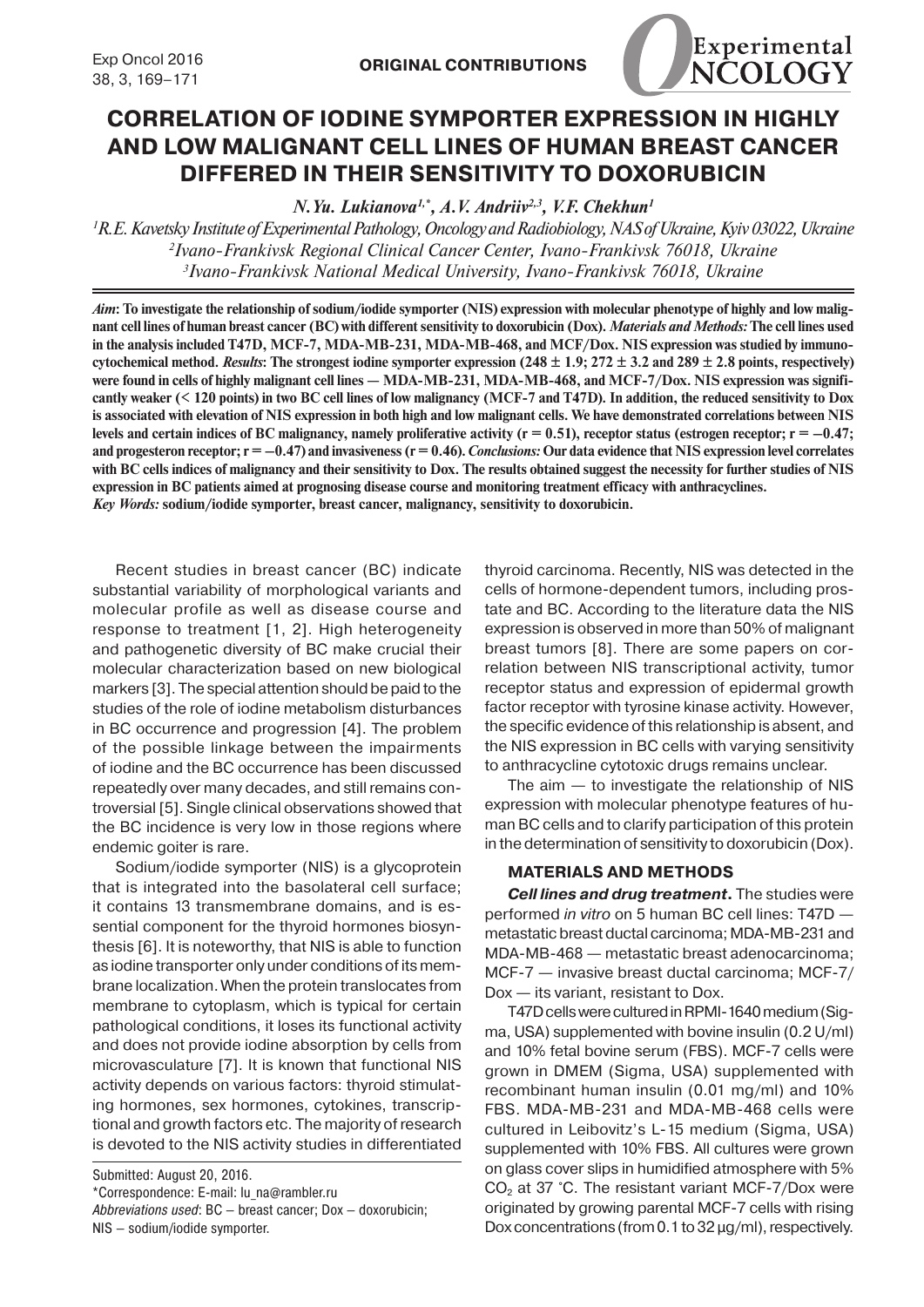Dox were added twice a week after reseeding. Every 2 months, cell survival rate was analyzed by MTT assay. MCF-7/Dox cells were 10 times as much resistant to the cytotoxic effect of Dox as parental MCF-7 cells. The cell lines were obtained from the Bank of Cell Lines from Human and Animal Tissues of the R.E. Kavetsky Institute of Experimental Pathology, Oncology and Radiobiology (IEPOR) of the National Academy of Sciences of Ukraine.

The high or low malignant phenotype was evaluated taking into account receptor status, proliferation activity and invasive properties [9]. MDA-MB-231, MDA-MB-468 and MCF-7/Dox cells were considered highly malignant (absence of steroid hormone receptors, high invasive potential and low adhesive properties). T47D and MCF-7 cells were considered low malignant (high expression of estrogen and progesterone receptors, low invasive activity).

The sensitivity to Dox of explored cell lines was measured by  $IC_{30}$  and  $IC_{50}$ . For assessment of NIS expression changes caused by Dox in studied cell lines, the cells were incubated with the cytostatic at doses that corresponded to  $IC_{30}$ .

**Immunocytochemical assay**. The cells were fixed on cover slips (in triplicate for each sample) in ice-cold methanol:acetone (1:1) at −20 °C for 120 min and incubated with 1% bovine serum albumin solution for 20 min. For immunocytochemical assay primary аnti-NIS monoclonal antibody (Clone FP5A) (1:150)(Thermo Scientific, USA) was used. UltraVision LP Detection System (Lab Vision, Thermo Scientific, USA) and DAB Quanto (Thermo Scientific) were used according to the instructions of the manufacturers. When immunocytochemical reaction was completed, the cells were stained with haematoxylin by Mayer and placed in Faramount Aqueous Mounting Medium (DakoCytomation, Denmark). Results were analyzed by light microscopy  $(x 1000, oil$  immersion) with the use of classical H-Score method:

 $S = 1 \cdot N1^+ + 2 \cdot N2^+ + 3 \cdot N3^+$ 

where  $S - *H$ -Score» index, N1<sup>+</sup>, N2<sup>+</sup> and N3<sup>+</sup>  $$ number of cells with low, medium or high marker expression [10]. The level of studied markers expression was assigned as follows: low — from 0 to 100 H-score points, medium — from 100 to 200 H-score points, and high — from 200 to 300 H-score points.

*Statistical analysis.* STATISTIСA 6.0 computer program (StatSoft Inc., USA) was used for statistical processing of the obtained results. Differences between the average values were compared with use of Student's *t*-test; correlation analysis was performed using Pearson correlation coefficient. Differences were considered as significant with the probability not less than 95% ( $p < 0.05$ ).

## **RESULTS AND DISCUSSION**

As seen from the data presented in Table 1, two of three highly malignant cell lines used in the study, namely MDA-MB-468 and MCF-7/Dox high were Dox resistant. Two low malignant cell lines (T47D and MCF‑7) and one highly malignant cell line (MDA-MB-231) were sensitive to Dox.

**Table 1.** The level of sensitivity of BC cells to Dox

| Cell lines and their        | Inhibitory concentration of Dox |                  |  |
|-----------------------------|---------------------------------|------------------|--|
| malignancy                  | <b>IC30</b>                     | IC <sub>50</sub> |  |
| T47D low $(n = 3)$          | 0.9                             | 1.5              |  |
| MCF-7 low $(n = 3)$         | 1.5                             | 2.5              |  |
| MDA-MB-231 high ( $n = 3$ ) | 1.8                             | 3.0              |  |
| MDA-MB-468 high $(n = 3)$   | 6.0                             | 10.0             |  |
| MCF-7/Dox high $(n = 3)$    | 15.0                            | 25.0             |  |

Immunocytochemical analysis revealed different NIS expression in studied cells lines. The highest values of iodine symporter expression ( $248 \pm 1.9$ ;  $272 \pm 3.2$  and  $289 \pm 2.8$  points, respectively) were found in highly malignant cell lines MDA-MB-231, MDA-MB-468and MCF-7/ Dox (Table 2). NIS expression was significantly weaker (<120 points) in two low malignant cell lines (MCF-7 and T47D). In Dox-resistant variant of MCF-7 cells (MCF-7/ Dox), NIS expression was 2.5 times as much as in parental MCF-7 cell line (see Table 2).

**Table 2.** NIS expression in BC cells of different malignancy and sensitivity to Dox

| NIS expression level              |
|-----------------------------------|
| (H-score, points)                 |
|                                   |
|                                   |
| $248.0 \pm 2.6*$                  |
| $272.0 \pm 2.5^*$                 |
| $289.0 \pm 2.8$ <sup>*</sup> .*   |
| $73.0 \pm 2.0$<br>$115.0 \pm 1.9$ |

*Note:*  $*$ p < 0.05 in comparison with low malignant cells;  $*$ p < **0.05 in com**parison with cells of parental MCF-7 line.

Since we know that NIS is able to transport iodine only when it is expressed on cells membranes [11, 12], we attempted to analyze NIS localization in studied cells lines. In low malignant cell (T47D and MCF-7), NIS expressed both on membrane and in cytoplasm, but in highly malignant cell lines, the cytoplasmic reaction with antibodies against this protein prevailed (Fig. 1). It should be noted that in MCF-7/Dox cells NIS relocalized to cytoplasm as compared to the parental MCF-7 cell line (see Fig. 1). Therefore, in highly malignant cell lines, Dox resistance is accompanied with NIS relocalization.



**Fig. 1.** Subcellular distribution of NIS in BC cells of different malignancy and sensitivity to Dox

The analysis of correlations allowed us to determine the relations of NIS expression with some indices of BC malignancy. Increase in NIS expression was associated with the lack of steroid hormones receptors in highly malignant cells and in cells with phenotype of chemoresistance to Dox (Table 3). The